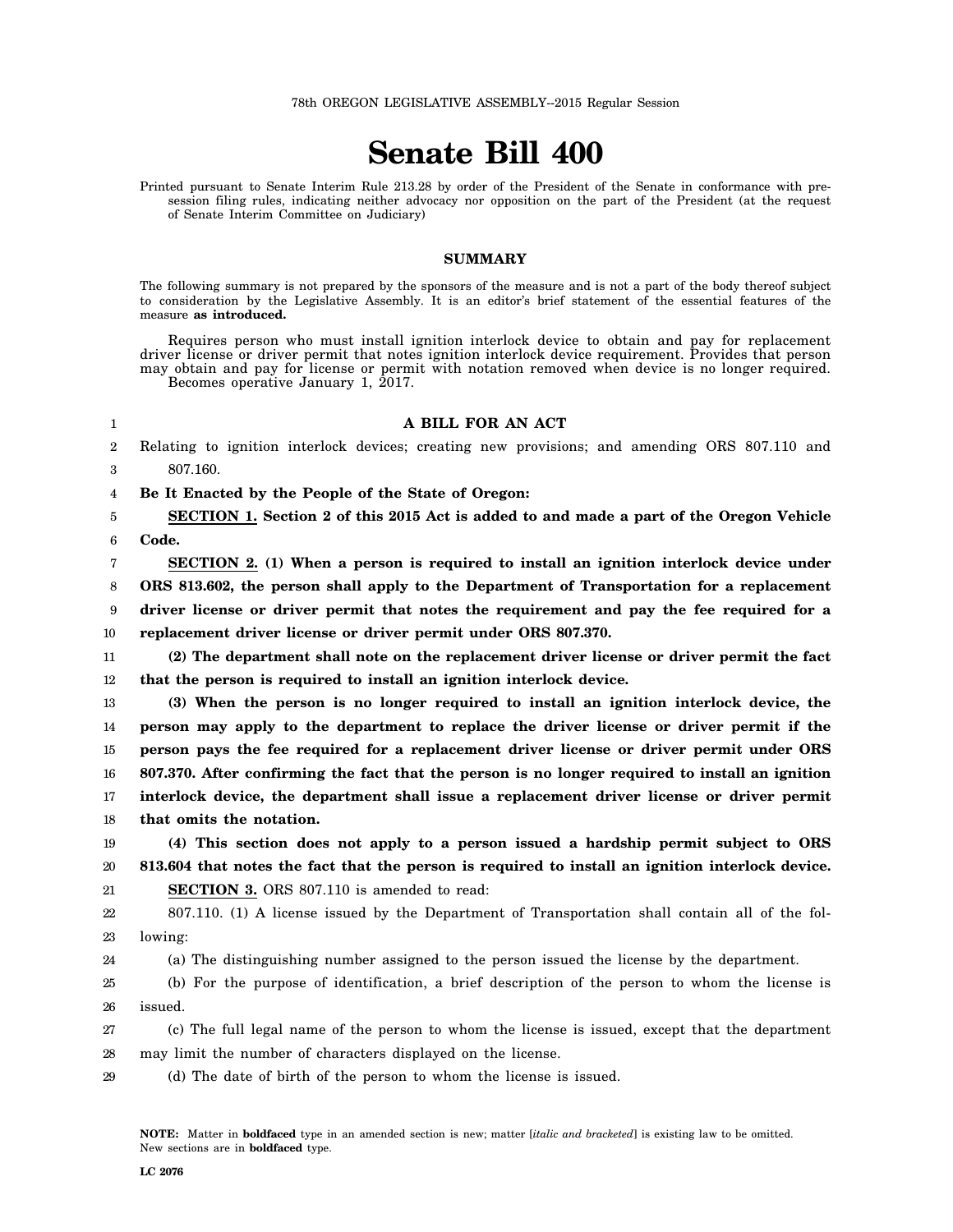SB 400

1 2 3 4 5 6 7 8 9 10 11 12 13 14 15 16 17 18 19 20 21 22 23 24 25 26 27 28 29 30 31 32 33 34 35 36 37 38 39 40 41 42 43 44 45 (e) Except as provided for corrections officers in ORS 802.253, eligible employees in ORS 802.250 or Address Confidentiality Program participants in ORS 192.846, the residence address of the person to whom the license is issued. (f) Upon request of the person to whom the license is issued, the fact that the person is an anatomical donor. (g) Upon request of the person to whom the license is issued and presentation of proof, as determined by the department, the fact that the person is a veteran, as defined in ORS 408.225. (h) Upon order of the juvenile court, the fact that the person to whom the license is issued is an emancipated minor. (i) Except as otherwise provided in subsection (2) of this section, a photograph described in this paragraph. A photograph required under this paragraph shall: (A) Be a full-faced, color photograph of the person to whom the license is issued; (B) Be of a size approved by the department; and (C) Be taken at the time of application for issuance of the license whether the application is for an original license, replacement of a license under ORS 807.160 or for renewal of a license under ORS 807.150, except that the department, by rule, may allow the applicant to use a photograph already on file with the department. (j) The class of license issued and any endorsements granted. If the license is a commercial driver license, the words "commercial driver license" or the letters "CDL" shall appear on the license. (k) The signature of the person to whom the license is issued. **(L) For a person who is subject to ORS 813.602, the fact that the person is required to install an ignition interlock device.** (2) The department may issue a valid license without a photograph to an applicant who objects either on religious grounds or because of the applicant's facial disfigurement. (3) A limited term driver license issued under ORS 807.730 shall indicate: (a) That it is a limited term driver license; and (b) The date on which the limited term driver license expires. (4) The department shall use security procedures, processes and materials in the preparation, manufacture and issuance of any license that prohibit as nearly as possible anyone's ability to alter, counterfeit, duplicate or modify the license without ready detection. The security features used in the production of the licenses shall provide for: (a) The authentication of a genuine document in a reasonable time; and (b) The production of the license only by equipment that requires verification of the identity of the operator of the equipment before a license may be produced. **SECTION 4.** ORS 807.160 is amended to read: 807.160. (1) The Department of Transportation shall establish by rule the reasons for issuing a replacement driver license or driver permit to a person who submits an application for the replacement. The reasons for replacement shall include, but are not limited to, situations when the person: (a) Furnishes proof satisfactory to the department of the loss, destruction or mutilation of the person's driver license or driver permit. (b) Changes residence address from the address noted on the person's driver license or driver permit. (c) Is a corrections officer or an eligible employee who has requested, in accordance with ORS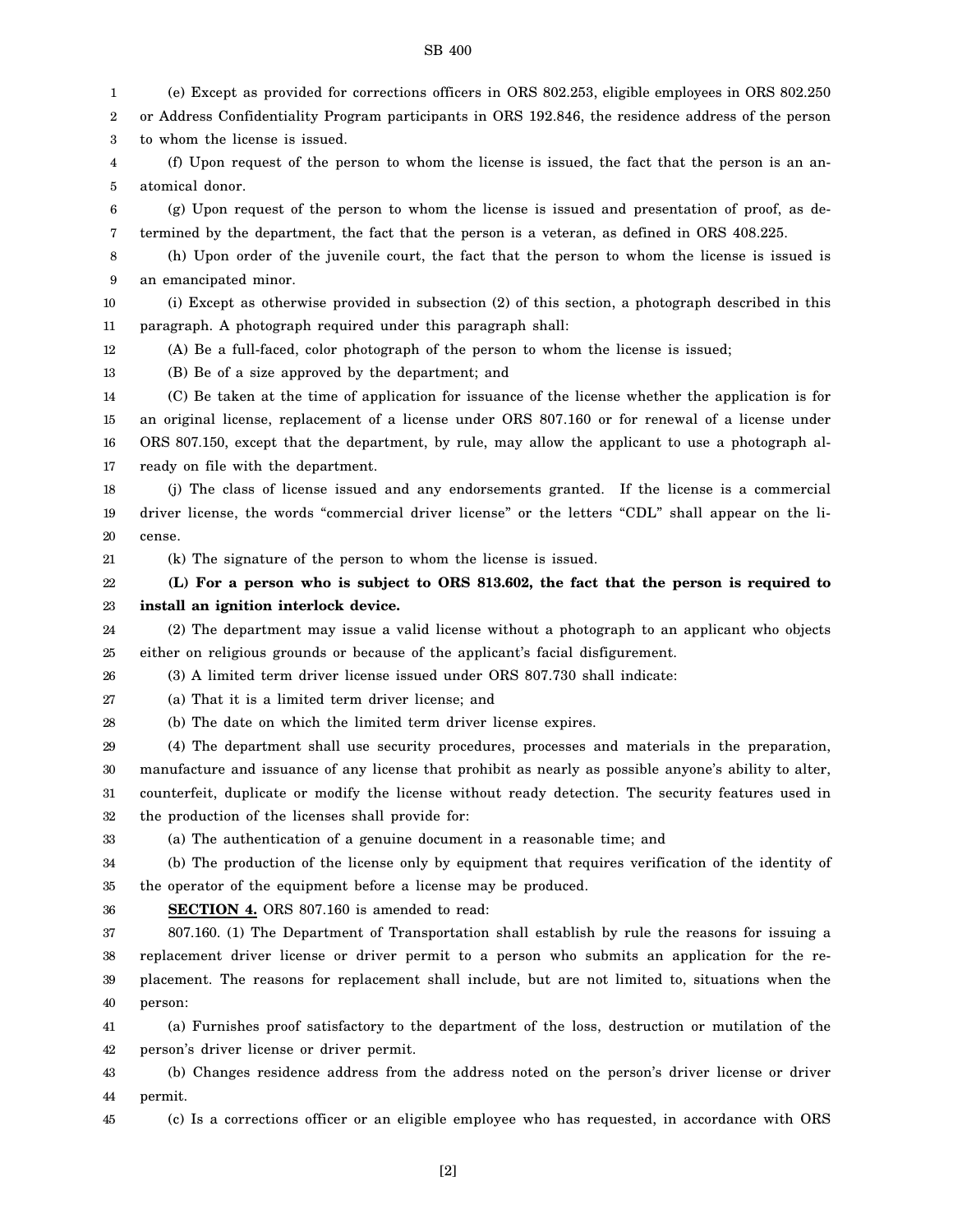#### SB 400

1 802.250 or 802.253, that department records show the address of the person's employer.

2 (d) Changes names from the name noted on the person's driver license or driver permit.

3 4 (e) Is applying or is required to add or remove a restriction on the driver license or driver permit.

5 6 (f) Is applying or is required to add or remove an endorsement other than a motorcycle endorsement on the driver license or driver permit.

7 8 (g) Furnishes proof satisfactory to the department or the department determines that the department made an error when issuing a driver license or driver permit.

9 10 11 (h) Furnishes proof satisfactory to the department that, for a reason identified by the department by rule, the person needs a replacement driver license or driver permit that bears a different distinguishing number from the license or permit being replaced.

12 13 14 (i) Furnishes proof satisfactory to the department that the person is a veteran, as defined in ORS 408.225, and the person requests a replacement driver license that includes the fact that the person is a veteran.

15 16 **(j) Is required to install an ignition interlock device under ORS 813.602 or is no longer required to install an ignition interlock device.**

17 18 19 20 (2) Notwithstanding subsection (1)(b) of this section, in lieu of issuing a replacement driver license or driver permit upon a change in residence address of a person, the department may note the change of residence address on the person's license or permit in a manner determined by the department.

(3) A replacement driver license or driver permit issued under this section:

22 23 24 (a) Shall bear the same distinguishing number as the driver license or driver permit replaced unless the person applying for the replacement furnishes proof as described in subsection (1)(h) of this section.

25 26 27 (b) Does not alter or extend the driving privileges granted to the person under the old license or permit unless the replacement license or permit was issued for the purpose of changing a restriction or endorsement or for correcting an error involving driving privileges.

28 29 30 31 (4) Except for driver permits for which the department does not charge an issuance fee, the department shall charge the fee under ORS 807.370 for a replacement license or driver permit issued under this section. The replacement fee is in addition to any endorsement or test fee that may apply. The department may waive the replacement fee as provided under ORS 807.390.

32 33 (5) The driver license or driver permit replaced under this section is invalid and shall be surrendered to the department.

34 35 (6) The department may not issue a replacement driver license or driver permit under this section if:

36 37 (a) The person making application is not qualified to hold a license or permit at the time of application.

38 39 (b) The driving privileges of the person making application are suspended or revoked and have not been partially or completely reinstated.

40 41 42 43 44 (7) The department need not issue a replacement driver license or driver permit to a person who has not complied with the requirements and responsibilities created by citation for or conviction of a traffic offense in another jurisdiction if an agreement under ORS 802.530 authorizes the department to withhold issuance of a replacement license or permit. **SECTION 5. (1) Section 2 of this 2015 Act and the amendments to ORS 807.110 and 807.160**

45 **by sections 3 and 4 of this 2015 Act become operative on January 1, 2017.**

21